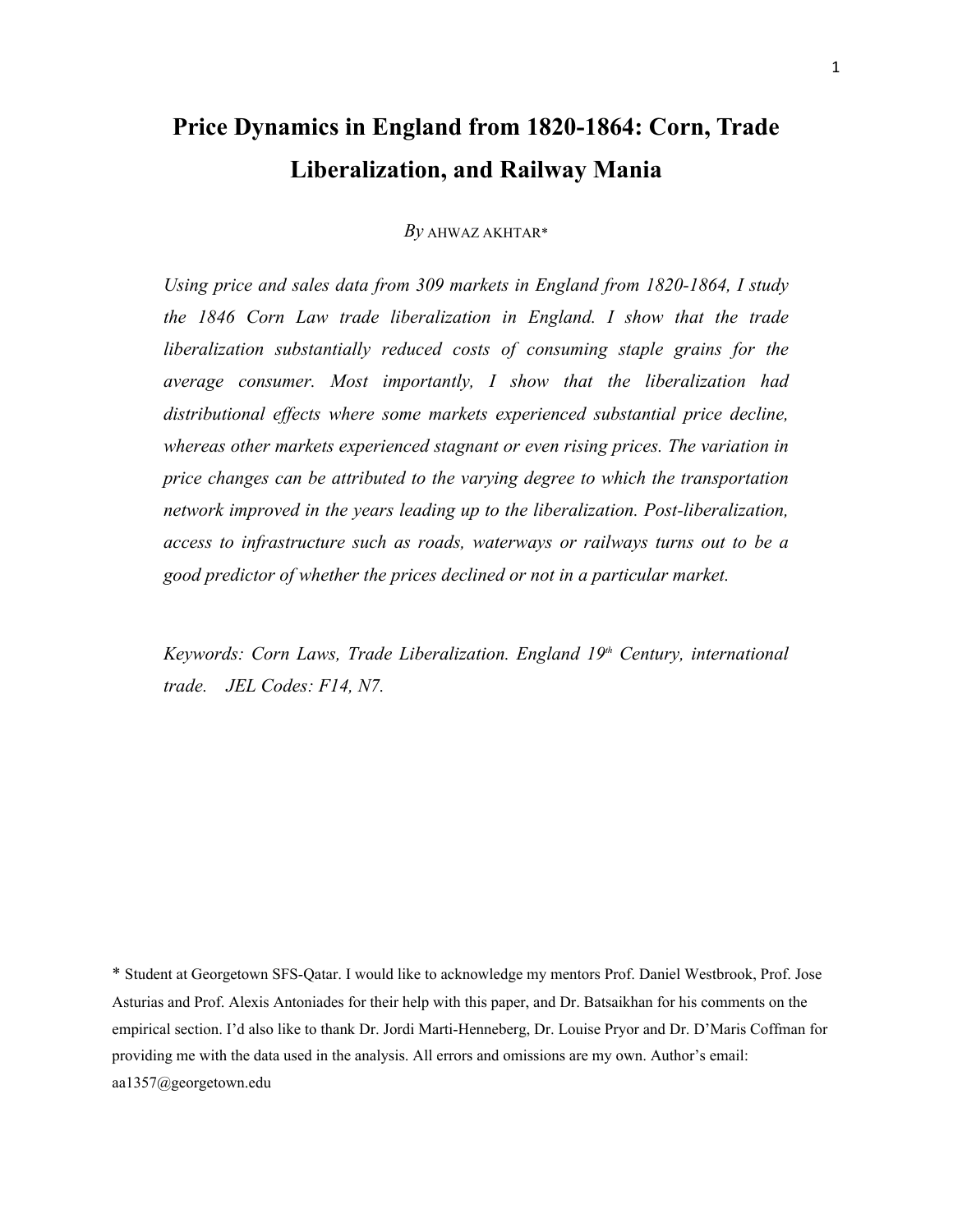#### **1. Introduction**

In 1846, a seminal event happened in the economic history of England and more importantly, the world trade system. This was when the British parliament voted to repeal the protectionist Corn Laws and allowed tariff-free international grain to enter English ports to be sold in local markets (James and Lake, 1989). In the debates surrounding trade liberalization, the repeal is taken as the most important trade liberalization in history due to the preeminence of England as the leading trading nation of the era, and the knock-on effect this liberalization had on other European countries (Baldwin and Martin, 1999). Using price and sales data from 308 markets in England during the period 1820-1864, this paper will show that the Corn Law repeal resulted in lower prices of staple goods being faced by the consumers. However, the repeal also resulted in the creation of a two-speed economy where better connected areas fared better, and the relatively remote markets failed to fully realize the gains from liberalization.

The liberalization was not without its detractors. Standard economic theory stipulates that the effect of trade liberalization is beneficial to consumers on account of not only an increase in available consumption choices, but also of lower prices in consuming the good (Kinsey, 1998). More choices, coupled with lower prices effects an increase in welfare as more (both in terms of quantity and quality) can be now consumed given one's original endowment. However, trade liberalizations such as the Corn Law repeal still remain contentious due to various reasons in the political economy of countries, the lobbying power of unions and other interest groups being foremost among them (Simmons and Elkins, 2004). Further, price reductions brought about by liberalization also tend to hurt producers at home who are faced with lower incomes as a result (McKay et al., 2004).

I have two major aims in this paper. First, I show that average transportation costs fell substantially, spurred by lower barriers to trade and an increased investment in the railroad infrastructure in the 1840s. Second, I show that the trade liberalization was beneficial to the consumers on account of cheaper foreign grain being made available for sale in the local markets. However, not all areas of the country experienced a drop in prices, with several markets experiencing higher prices post-liberalization. I will try to explain this apparent failure of liberalization in certain markets by positing that the growth of transportation networks had a great role to play in the creation of such an economy. Lack of access to transportation networks resulted in higher prices, as grain could not be moved to off-grid local markets in a timely fashion.

Methodologically, this paper will study price differentials among the local markets as well as between England and foreign markets. According to Chilosi et al. (2013), "when traders share information and trade costs are small, price differences are quickly arbitraged away and prices converge." Hence, paper will make use of price convergence (or lack thereof) to argue about the distributional impacts of trade liberalization. Further, in order to ascertain trade costs, this paper will make use of a locally produced grain (beans) and the price differentials between producing and consuming regions to chart how distance ceased to matter much in the price faced by consumers.

#### **2. Literature Review**

#### *2.1 History of the Corn Laws*

Throughout the  $19<sup>th</sup>$  century, nations around the world held tariff rates at extremely high levels to allow flourishing of local industry. For example, in the United States, tariff rates were generally above 10%, and hovered consistently around 20-30% of the value of goods imported (Bils, 1984). Infant industry protection proliferated during this period, and beggar-thy-neighbor policies were *norm de jure*. However, the rising capitalist class of the era was acutely aware of the fruits of liberalization, having made its fortune in the textile behemoths of Manchester and Liverpool. Cheaper grain would allow the industrialists to pay lower wages to their workers, thus increasing their profits and stimulating industrial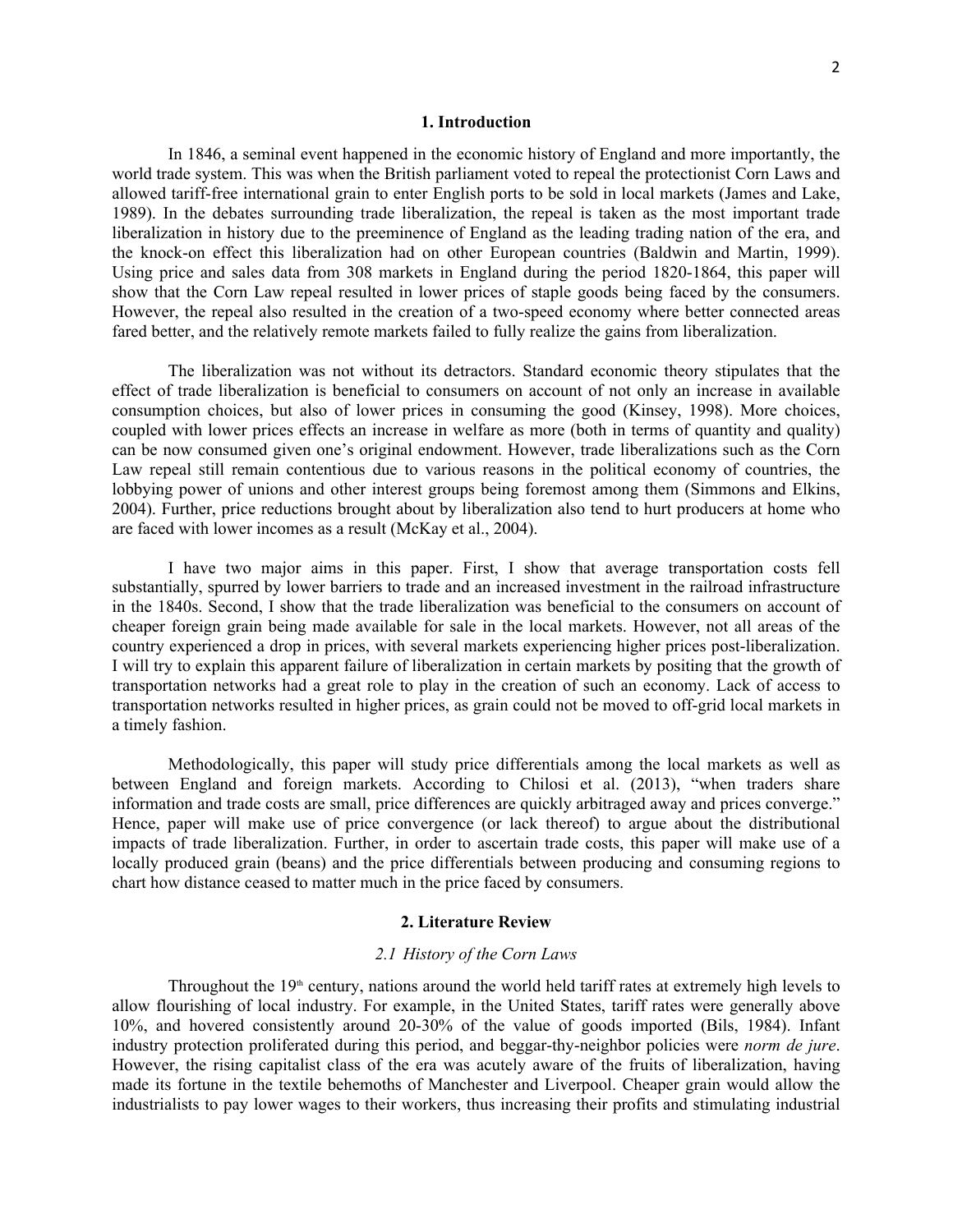exports (James and Lake, 1989). It was only the agrarian rural elites, and their greater power in government that enabled Corn Law to remain in place for so long. Further, cheap grain was readily available in the United States and other places around Europe, and hence it was making increasing sense for the British government to push for a repeal.

According to Moore (1965), the rationale behind the Corn Laws was the belief that high agricultural prices led to rural prosperity. The countryside population, especially the big landowners, believed that prosperity could not be shared by urban and rural populations, and that the sacrifice had to come from the urban consumers owing to the inherent importance of agriculture to society.

During this time, a constituency counter to the agriculturalists was developing rapidly in the urban centers of England – the big manufacturers and industrialists setting up factories in cities such as London and Manchester (Cottrell 1980). In the years leading up to the 1830s, the export sector saw a massive increase in its profits, and in the corresponding social and political power. However, an economic slump in the 1830s, coupled with near-famine conditions due to failed crops, led to an increasing sense of disquiet among the industrialists who protested the seemingly unfair protections enjoyed by the agricultural sector (Ibid). The resulting high food prices gave impetus to action from the wage earning poor as well as the urban industrialists, uniting them under the auspices of the well-funded Anti-Corn Law League which undertook lobbying efforts for the law's repeal.

The repeal came in various stages. In the first stage of repeal in 1815, imports were only allowed if the average weighted corn price exceeded 80 shillings per quarter (Williamson, 1990). However, the price very rarely exceeded 74 shillings and thus the change in law bore minimal effect on imports. In 1822, the threshold was reduced to 70 shillings per quarter, but it was again devoid of substance as imports failed to nudge higher and prices continued to hover below the threshold. Another milestone for liberalization came in 1828 when tariffs on imports were linked to domestic grain prices on a sliding scale – the lower the prices at home, the higher the tariff at the ports. In an important development, tariffs on manufacturing were removed in 1842 but the proposal to remove tariffs on agricultural products was defeated in the parliament. All of this, however, was superseded in 1846 when Prime Minister Robert Peel removed all tariff and non-tariff barriers to importing grain from markets such as Prussia, Russia and the United States (James and Lake, 1989).

#### *2.2 Theoretical Motivation*

The Corn Laws presented an opportunity for one of the earliest debates on free trade and protectionism to take place. On one hand, there were Thomas Malthus and Herbert Spencer with their ideas of protectionism, while opposing them were Robert Torrens and David Ricardo who had recently discovered the principle of comparative advantage in 1815 (Schonhardt-Bailey, 2006).

According to Spencer and Malthus, free trade would lower food prices and depress agricultural wages, leading the agricultural labor to seek employment in industry where unemployment would surge as a result. Malthus' conclusions were attacked by Buchanan, who asserted that low prices would lead to lower wages, and that worker welfare would only improve with higher wages (Ibid). This assertion came from the fact that labor wages were traditionally paid in corn; thus a rise in price of corn automatically increased wages. However, the relationship was a theoretical one and not fully explored by Malthus himself (Ibid).

On the other end of the spectrum, Ricardo and his associates represented a more modern outlook on the debate. They argued that protection resulted in lower wages (or higher corn prices), since lowered profits for manufacturers and farmers meant a cut in production costs. In the 1830s, Robert Torrens further argued that opening up the English economy to trade would actually raise wages (or lower corn prices) as the comparatively high productivity of English workers would trump their foreign counterparts, and they would be paid accordingly as a result (Ibid). George Porter, another theorist, agreed with Torrens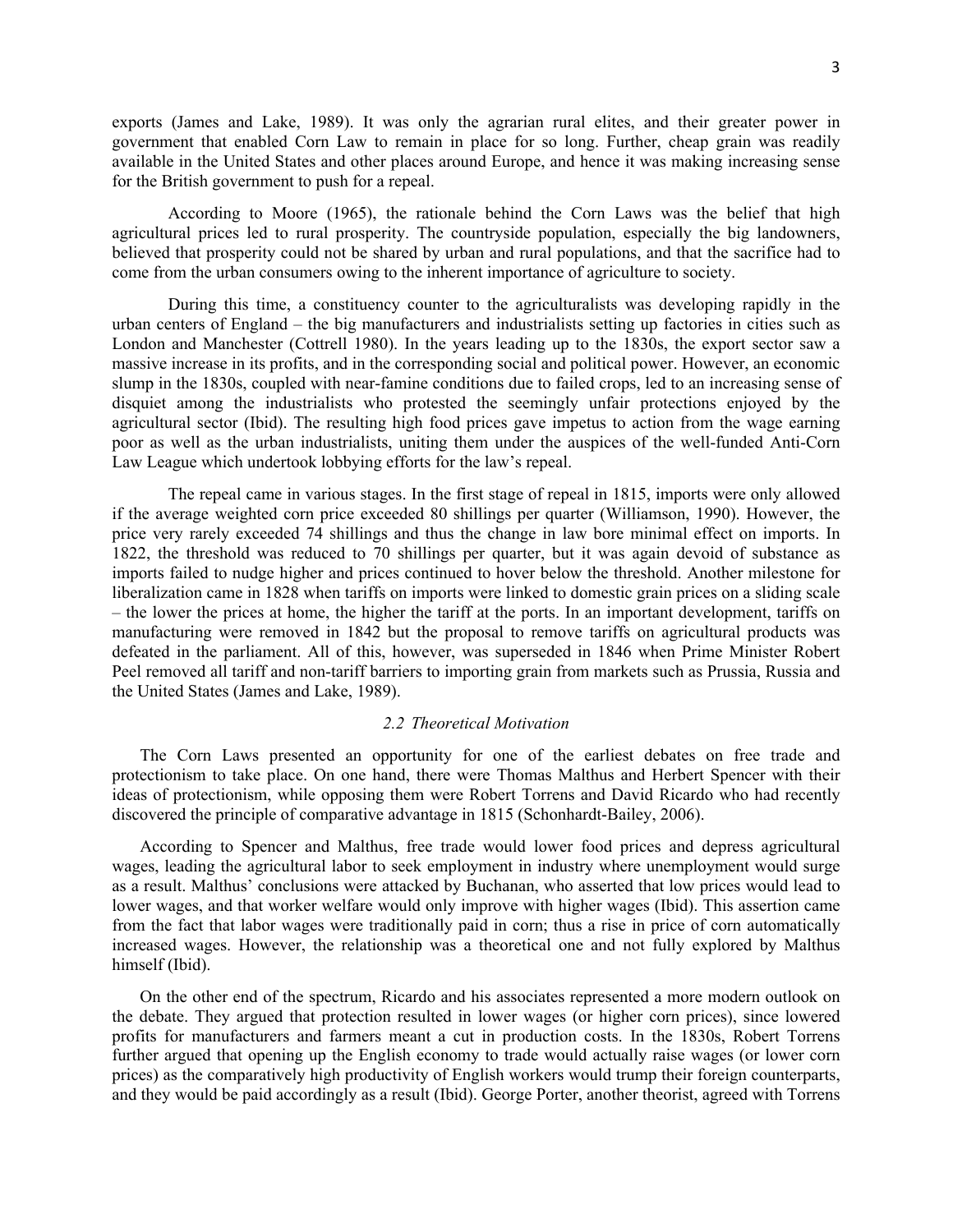and asserted that high food prices do not necessarily lead to higher wages (Ibid). The intensity of the debate showed how important the issue was to political theorists of the era, and interest in Corn Laws continues to this day.

Bliss (2003) speculates that cheaper corn might not have had the welfare effects that it is simplistically assumed to have on the basis of increasing purchasing power for a given wage. The wage level is affected by the alteration in terms of trade which is reflected in lower food prices. Further, wages might fall by a greater proportion than the proportion by which corn prices fell. However, the data shows that wages did rise, and this is attributed more to the rapid technological change rather than the change in trade tariffs. Bliss proposes further examination of the link between lower food prices and real wages, but for simplicity a fall in food prices will be taken as a rise in real income.

Not all economists, however, were convinced that the tariff reduction would lead to an increase in welfare. Irwin (1988) shows that British welfare only increased when English tariff reductions were matched with tariff reductions abroad as well. Ceteris paribus, unilateral tariff reductions were found to have reduced British welfare since British exports were still subject to tariffs abroad. However, we do see evidence from the 1840s that as trade barriers fell, British consumers did benefit in the end.

#### *2.3 Transportation Networks*

But how was this gain in welfare distributed inside Britain? Schonhardt-Bailey (2006) argues that "economic interests in free trade both intensified and spread geographically," alluding to the power of Lancashire industrialists who fervently supported the anti-Corn League. These industrialists were extremely active in one other arena as well – railway and infrastructure building. In the 19th century, there was no systematic government investment in infrastructure as we see today. Private entrepreneurs, such as the ones in Lancashire, engaged in the construction of railways and waterways throughout the country on important commercial routes. For example, the opening of Liverpool-Manchester railroad line in 1830 was followed by the so-called railway mania of the 1840s, at the end of which almost the entire country was covered by the rail network. This had great implications for the way grain was transported. For one, spatial price variation was greatly reduced as local price changes would immediately result in "flow from, or to the center so that all markets would rise and fall in line" (Schonhardt-Bailey, 2006). Hence, the railway network allowed the benefits from Corn Law repeal and other such liberalizations to diffuse throughout the country.

#### **3. Data**

I use five data sources, the primary source providing price and sales data from 309 English markets during the period 1820 - 1864. Additional data sources complement my analysis by explaining the micro and macro trends during the time of the Corn Law repeal.



#### *3.1 Primary Source*

The principal data source for this study comes from *Corn Returns Online*, an online repository containing scanned data from the *London Gazette*, an official publication of the British government containing information about price and quantity of major 'corns'. The 'corns' refer to wheat, barley, rye, oats and beans, which were produced in varying quantities all over England. The data were collected at the local market level, with several local markets from a county represented in the sample. Quantities are measured in bushels, whereas prices are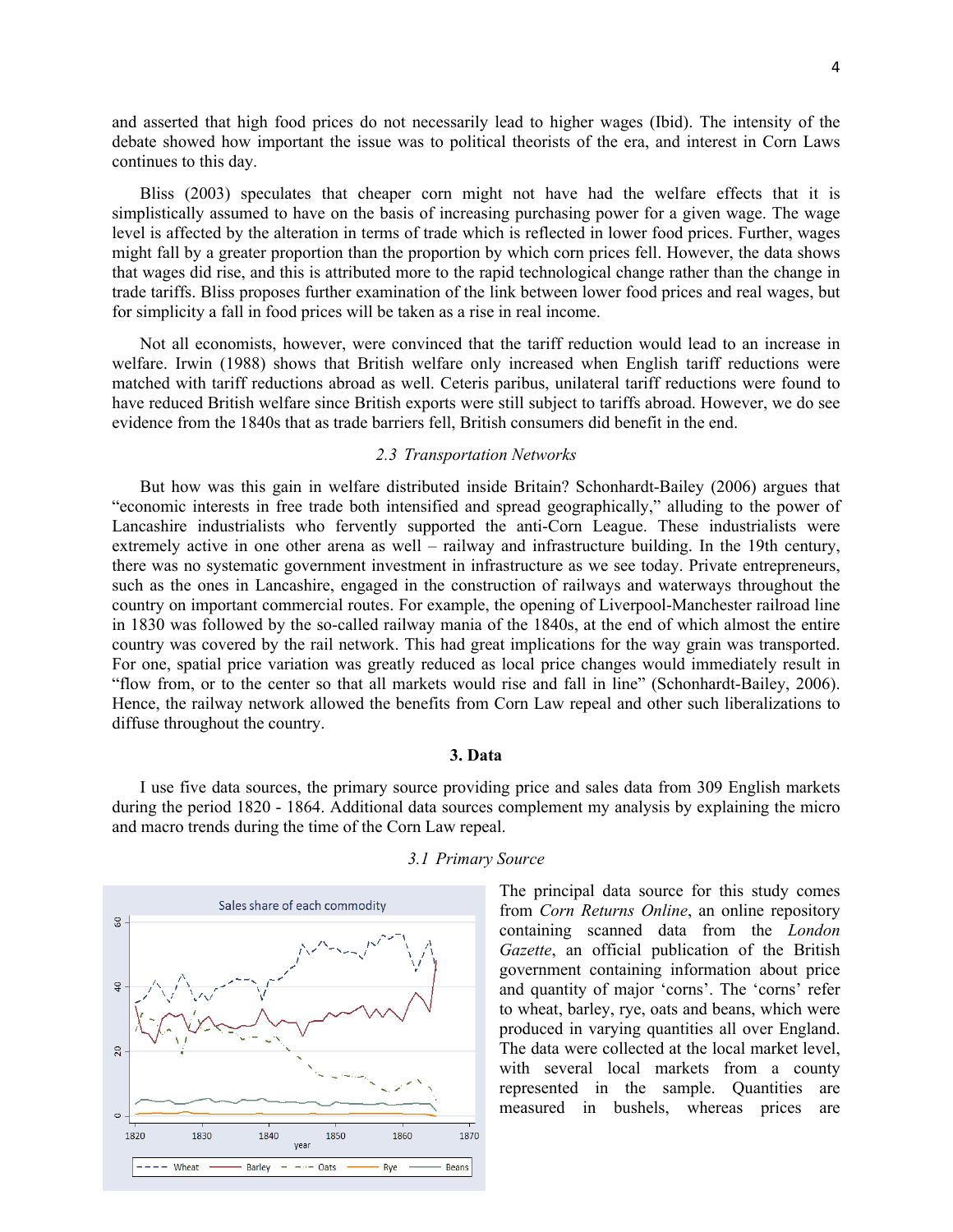|                                             |         |         | Table 1: Summary of Prices by Period |               |                                               |         |         |  |
|---------------------------------------------|---------|---------|--------------------------------------|---------------|-----------------------------------------------|---------|---------|--|
| <b>Unweighted Mean Prices</b>               |         |         |                                      |               | Weighted Mean Prices                          |         |         |  |
|                                             | (1)     | (2)     | (3)                                  |               | (1)                                           | (2)     | (3)     |  |
| Period                                      | 1820-27 | 1828-42 | 1847-55                              | Period        | 1820-27                                       | 1828-42 | 1847-55 |  |
| Wheat                                       | 7.09    | 7.36    | 6.79                                 | Wheat         | 7.02                                          | 7.34    | 6.72    |  |
| Barley                                      | 3.98    | 4.03    | 3.95                                 | <b>Barley</b> | 3.90                                          | 4.05    | 3.95    |  |
| Oats                                        | 2.81    | 2.89    | 2.86                                 | Oats          | 2.86                                          | 2.89    | 2.83    |  |
| Rye                                         | 4.27    | 4.51    | 4.43                                 | Rye           | 4.03                                          | 4.45    | 4.33    |  |
| Beans                                       | 4.80    | 4.81    | 4.88                                 | Beans         | 4.55                                          | 4.73    | 4.78    |  |
| <b>Unweighted Median Prices</b>             |         |         |                                      |               | Weighted Median Prices                        |         |         |  |
|                                             | (1)     | (2)     | (3)                                  |               | (1)                                           | (2)     | (3)     |  |
| Period                                      | 1820-27 | 1828-42 | 1847-55                              | Period        | 1820-27                                       | 1828-42 | 1847-55 |  |
| Wheat                                       | 7.09    | 7.50    | 6.30                                 | Wheat         | 7.08                                          | 7.54    | 6.23    |  |
| <b>Barley</b>                               | 4.08    | 3.96    | 3.94                                 | <b>Barley</b> | 4.08                                          | 3.99    | 3.92    |  |
| Oats                                        | 2.83    | 2.89    | 2.66                                 | Oats          | 2.88                                          | 2.90    | 2.64    |  |
| Rye                                         | 4.25    | 4.48    | 4.25                                 | Rye           | 4.05                                          | 4.35    | 4.13    |  |
| Beans                                       | 4.86    | 4.79    | 4.75                                 | <b>Beans</b>  | 4.68                                          | 4.70    | 4.63    |  |
| <b>International Unweighted Mean Prices</b> |         |         |                                      |               | <b>International Unweighted Median Prices</b> |         |         |  |
|                                             | (1)     | (2)     | $(3)$                                |               | (1)                                           | (2)     | (3)     |  |
| Period                                      | 1820-27 | 1828-42 | 1847-55                              | Period        | 1820-27                                       | 1828-42 | 1847-55 |  |
| Wheat                                       | 5.83    | 5.34    | 6.24                                 | Wheat         | 5.25                                          | 5.61    | 5.60    |  |
| Rye                                         | 3.77    | 3.45    | 4.26                                 | Rye           | 3.24                                          | 3.57    | 3.98    |  |
| Oats                                        | 2.38    | 2.27    | 2.27                                 | Oats          | 2.32                                          | 2.28    | 2.07    |  |
| <b>Barley</b>                               | 3.32    | 2.97    | 3.75                                 | <b>Barley</b> | 2.87                                          | 2.98    | 3.58    |  |

measured in shillings. Further, the observations were on a weekly basis, starting from October 1820 to December 1864. The figure here shows the market share by sales of each commodity in the sample over time.

Note: All prices are in shillings

The geographical extent of the primary source data is as follows: from 1820 the Gazette published the Returns from 139 markets from mainly coastal counties. The markets included changed somewhat in 1822 and 1823, followed by a more substantial change in 1828 when some larger inland towns were added to the list. Smaller Welsh towns were removed from the list at the same time. In 1842, the list expanded to include 290 markets, and continued with the same markets until 1864.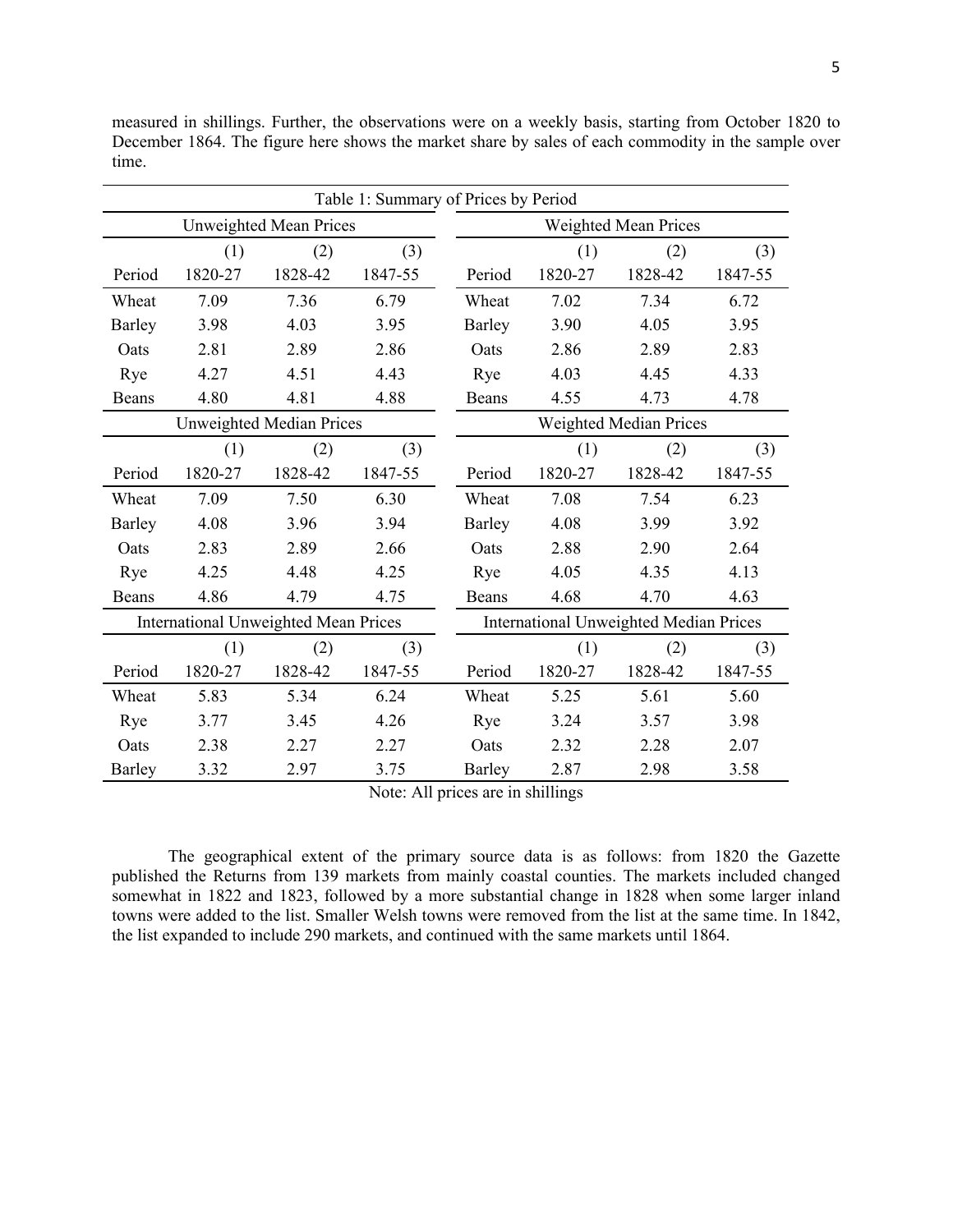#### *3.2 Secondary Sources*

Secondary data sources for this study include data from *British Historical Statistics* by B.R. Mitchell published in 1988. The book contains detailed statistics about sources of British corn imports and exports,



often broken up by origin or destination countries. Additionally, Geographic Information System (GIS) software was used to map out the locations of all the markets on the list. Using market names in the primary data source, I plotted the latitude and longitude coordinates of the markets in ArcGIS software. The coordinate information was used to get information about (1) distances among markets, and (2) distances between markets and production regions of the crops represented in the primary data. Further, I used data from *Historical GIS of Europe* to ascertain distances of markets from railway lines, major roads and waterways. The figure here provides an example of the data, showing how the railway lines evolved from 1820 onwards.

Finally, census data are drawn from Great Britain Historical database (GBH). The data set includes county level observation on population from the year 1801 onwards, collected at 10-year intervals until 1911. Also I have made use of *Three Centuries of Data* made publicly available by the Bank

of England for exploration of concurrent trends in the English economy. Data used includes GDP estimates and other aggregate measures of the labor market, financial system and the money market.

#### **4. Estimation Methodology**

The determination of price, in equilibrium, takes place according to the following structural equations.

Since in equilibrium  $Q_s = Q_p$ , the equations may be rearranged to obtain

However, the supply and demand are subject to shocks, such as a decline in transportation costs or an increase in supply, modelled in the case of  $Q_s$  and  $Q_p$  as *x* and *z* respectively.

Thus, the equations characterizing supply and demand now become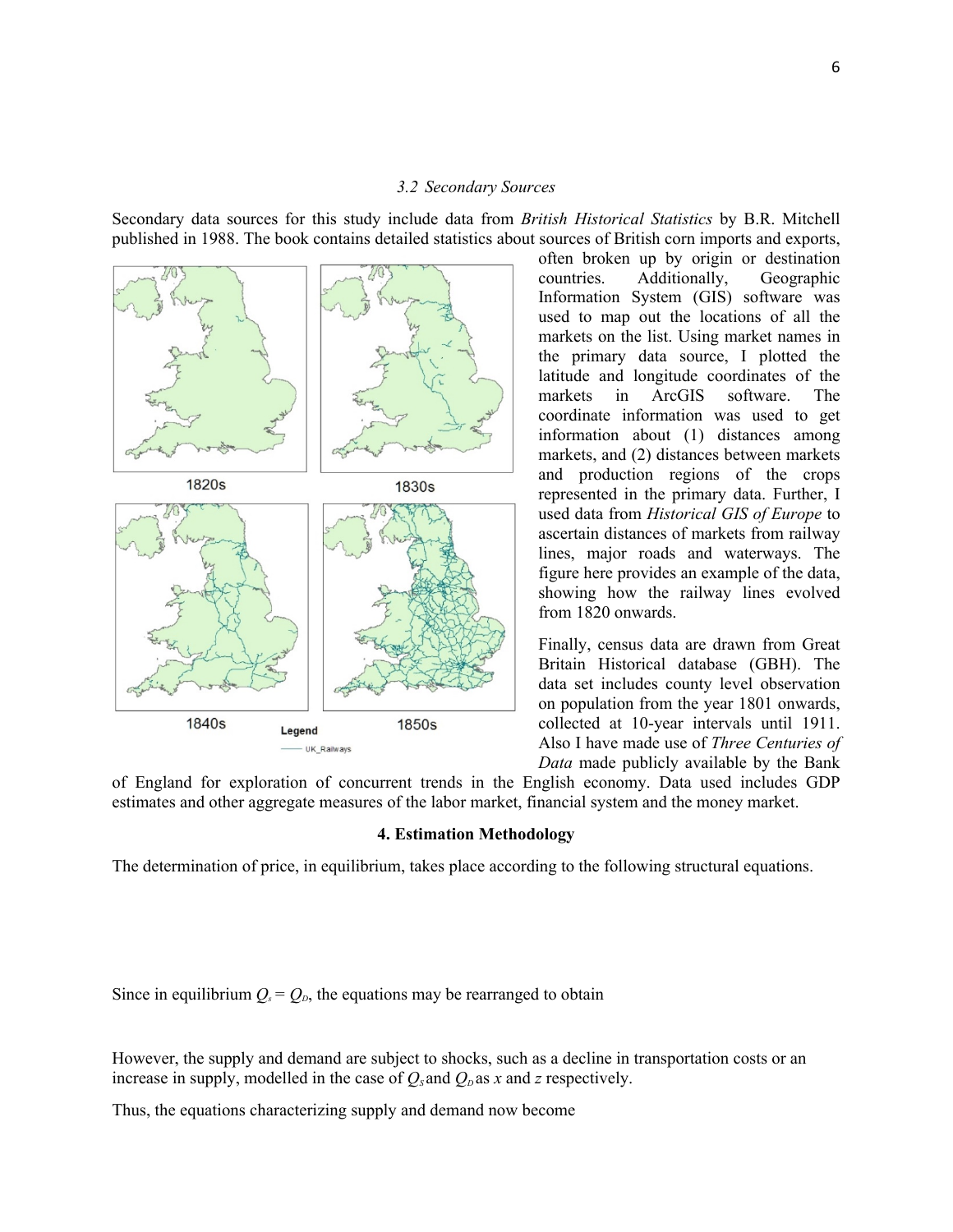Solving for the equilibrium condition of , we obtain

This allows us to estimate the following reduced form equations for *P* and *Q* in equilibrium, where the s can be solved for the s and s.

Since our variable of interest is price, I will estimate the following,

(1)

where: vector  $X$  includes dummies representing the three Corn Law regimes vector *Z* includes the transportation variables vector *XxZ* includes interactions of interest between X and Z and other controls such as foreign price, market and year fixed effects are included but not shown. For robustness check, I include both nominal and real wheat prices as my dependent variable.

Secondly, I estimate transportation costs by decomposing the price of beans into production cost (at origin) and transportation costs required to ship the good from origin to destination. It is assumed that price at destination market is made up of two components, that is, the production cost and the transportation cost. For the following equation, I estimate coefficients and for all years available in the data.

# (2)

where:  $p_{ii}$  is the price at destination market *i* at time *t* 

is the average price at origin markets at time *t,* and

is the crow-fly distance from origin market to destination market at time *t*.

#### **5. Results**

The estimation results for equation (1) in Table 2 portray a consistent story for the key variables of interest, that is, the regime dummies and the interactions between market distance to rail infrastructure and the regime dummies. Firstly, the prices faced by consumers do decrease with each successive wave of liberalization, and secondly, the distance to railroad infrastructure becomes increasingly important in significance in determining the final price paid in each market.

Table 2: Main regression - Variables of interest

 $(1)$   $(2)$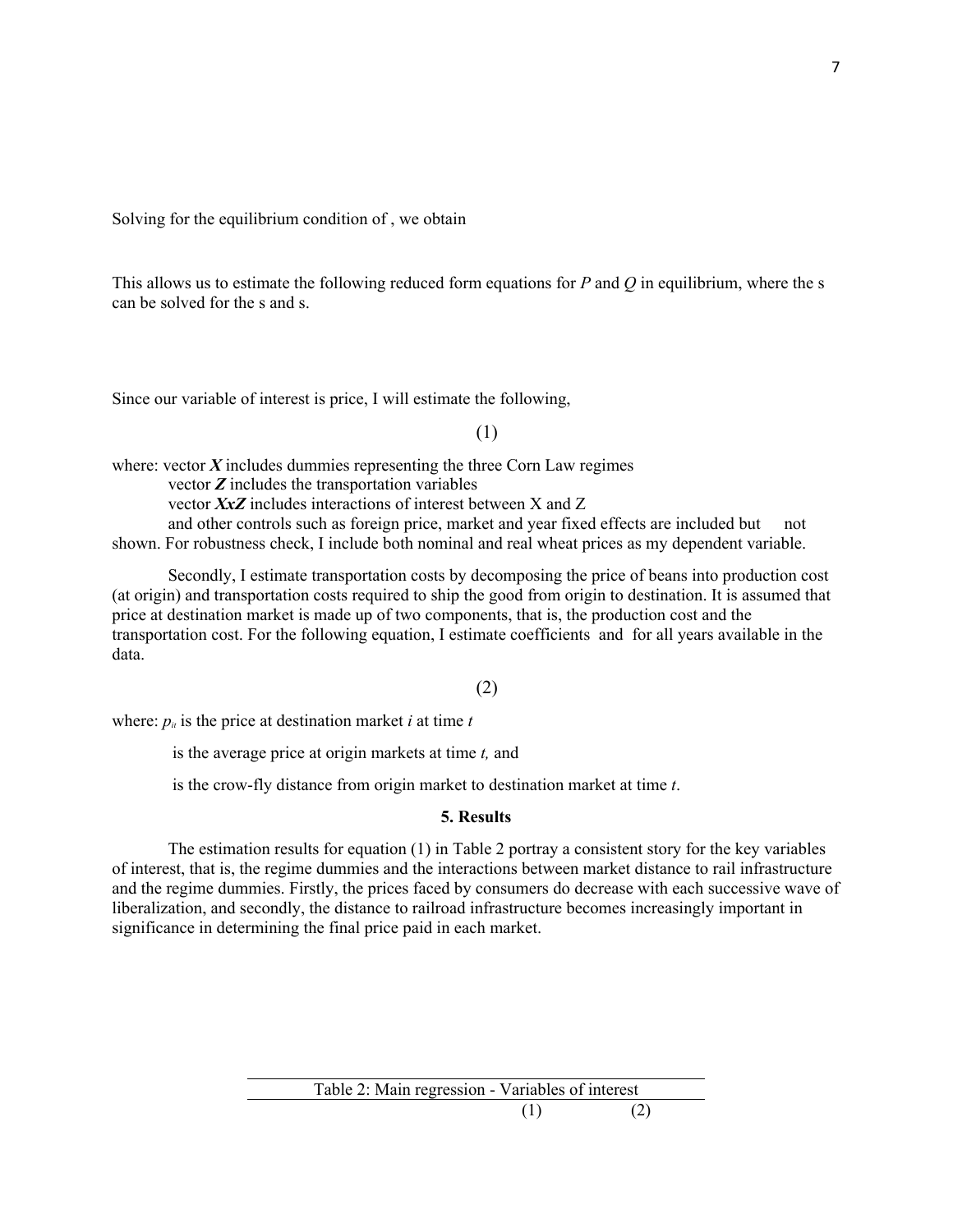| <b>VARIABLES</b>        | Wheat        | Real Wheat  |
|-------------------------|--------------|-------------|
|                         | Price        | Price       |
|                         |              |             |
| Foreign Price           | $0.915***$   | $0.715***$  |
|                         | (0.00581)    | (0.00683)   |
| period = 2, $1828-1842$ | $-0.715***$  | $-0.00948$  |
|                         | (0.0450)     | (0.0529)    |
| period = 3, 1842-1846   | $-1.735***$  | $-1.367***$ |
|                         | (0.0299)     | (0.0351)    |
| Dist. to rail           | $-0.0342$    | $-0.0489*$  |
|                         | (0.0226)     | (0.0265)    |
| $period = 1$ x raildist | Omitted      | Omitted     |
|                         |              |             |
| $period = 2 x$ raildist | $0.0726**$   | $0.0954***$ |
|                         | (0.0287)     | (0.0338)    |
| $period = 3x$ raildist  | $0.211***$   | $0.239**$   |
|                         | (0.0802)     | (0.0942)    |
| $period = 4x$ raildist  | $0.405***$   | $0.441***$  |
|                         | (0.115)      | (0.135)     |
| Year                    | $-0.0642***$ | $-0.000263$ |
|                         | (0.00150)    | (0.00177)   |
| Constant                | $120.1***$   | 4.607       |
|                         | (2.764)      | (3.249)     |
|                         |              |             |
| Observations            | 6,970        | 6,970       |
| R-squared               | 0.951        | 0.890       |
| Number of mkt           | 282          | 282         |
| Market FE               | <b>YES</b>   | <b>YES</b>  |
| Year FE                 | <b>YES</b>   | <b>YES</b>  |

Standard errors in parentheses

\*\*\* p<0.01, \*\* p<0.05, \* p<0.1

Period 1 = 1820-1827, period 2 = 1828-1842, period 3 = 1843-1846, Period 4 = 1847-1854

The periods correspond to different Corn Laws regimes, where 1 refers to total import ban, 2 refers to 80s. price ceiling, 3 refers to 66s. price ceiling & 4 refers to liberalization.

The coefficients in regression (1) and (2), having nominal wheat price and real wheat price respectively, differ to some extent with regards to the independent variables of interest and the control variables. Both models use market and time fixed effects, and have the same sign on all variables of interest, differing only in the magnitude and the significance level of the coefficients.

As expected, the coefficients on the period dummies are negative and successively increase in their magnitude, showing that the prices consistently decreased relative to the base period of preliberalization. The results are largely significant at the 1% level. Further, the coefficients on the transportation variables also bear the expected signs. On the variable distance to railway infrastructure, the coefficient is negative and significant at the 10% level. Although it might appear counter-intuitive at first, it must be noted that the variable mainly captures years before the proliferation of the railway structure. The main railway lines that were initially built connected only the big urban centers, and hence prices were higher (due to increased demand) the closer a market was to the railway infrastructure. In contrast, markets that lay away from the initial infrastructure were either producer markets or ports, and hence the prices observed in those markets were lower due to home-production or imports.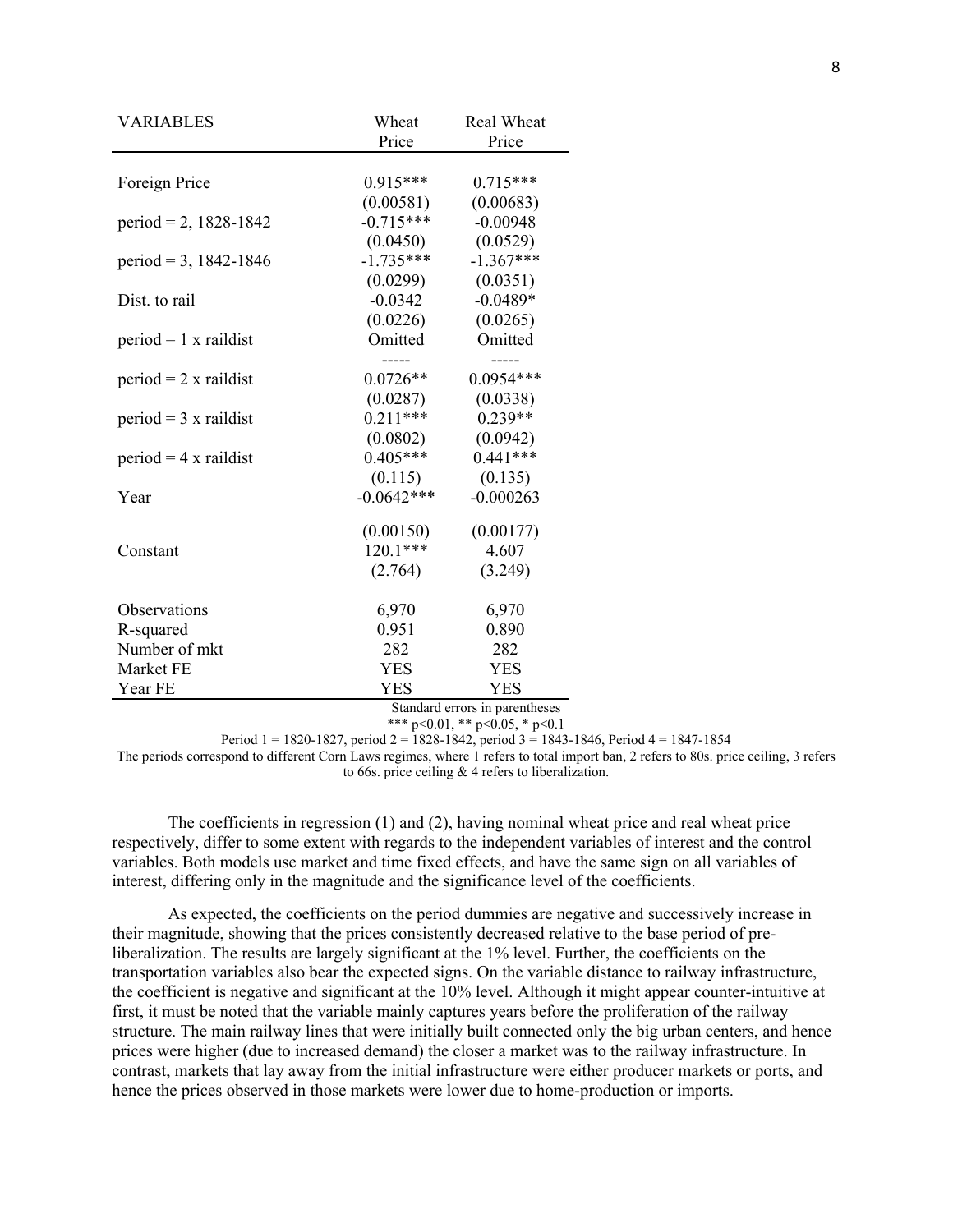The increasing importance of the rail network in each period is demonstrated by the coefficients on the interaction between rail distance and period dummies. The coefficients are positive, significant at 5% level, and increase in magnitude with each successive period. This shows that the price premium paid for being at a unit distance away from the railway infrastructure increased with each period, demonstrating the increasing importance of the railway network in determining market prices.



Marginal analysis on the interaction between road quartile, a variable that represents market access *before*  liberalization, and rail quartile, a variable that represents market access *after* liberalization, delivers interesting results. Those markets with initially good market access (road quartile  $= 1$ ) seem to consistently display lower prices even when they ended up in the fourth quartile of rail network after liberalization. In comparison, those in road quartile 2 initially show an increasing trend as the market ends up in higher quartiles of distance to rail infrastructure. Overall, the figure shows heterogeneous effects in markets depending on their initial and final positions in relation to infrastructure after successive waves of development peaking in the 1840s.

*5.1 Transportation costs*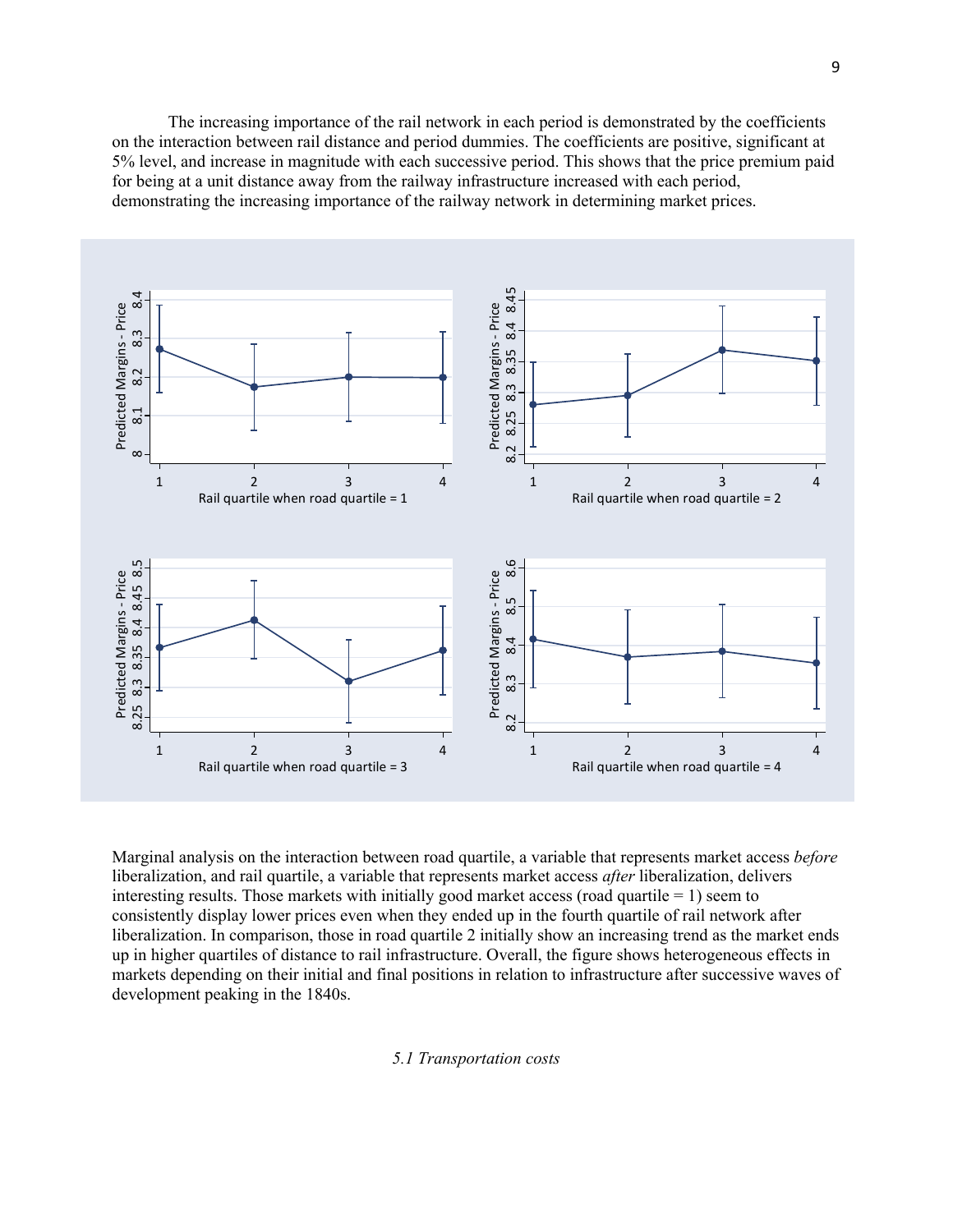

The regressions estimating transportation costs show a trend consistent with the coefficient on reaching unity with time as the prices at the origin and the destination converge.

The coefficient in (a) can be interpreted as follows: for a unit percentage change in price at origin, the price at the destination changes by a unit percentage as well with the improvements in infrastructure and greater domestic market integration. Further, the expansion in transport infrastructure is meant to make the distances less of a factor in determining the final prices of products. Hence, it is not surprising to observe that the coefficient on approaches the value zero just as the coefficient approaches unity as shown below.

The changes in over time can be interpreted as evidence of the fact that improvements in infrastructure resulted in lower prices for the consumers. For a unit percentage rise in distance between origin and destination markets, the price at destination increased by almost nothing. Hence, this is further evidence that improved transportation networks reduced the contribution of distance-based costs from the final price paid by the consumers.

### *5.2 Robustness checks*

In order to test for the robustness of my results, I have performed the regressions on both real and nominal wheat prices, and the results seem to hold for both the dependent variables. Further, I conduct a Chow test with a dummy variable testing for a structural break in the sample. The dummy variable is described as follows:



I conduct this test to ascertain the point at which transportation costs began to matter in the determination of prices with the expansion of railway infrastructure. The results of the Chow test on the dummy variable are summarized in the graph here.

The figure shows that the break in the sample can be considered to have occurred around the year 1840, the point where the dummy ceases to be statistically significant at the 10% level as much of the variation in railway infrastructure takes places post-1840. Alternatively, the sample can be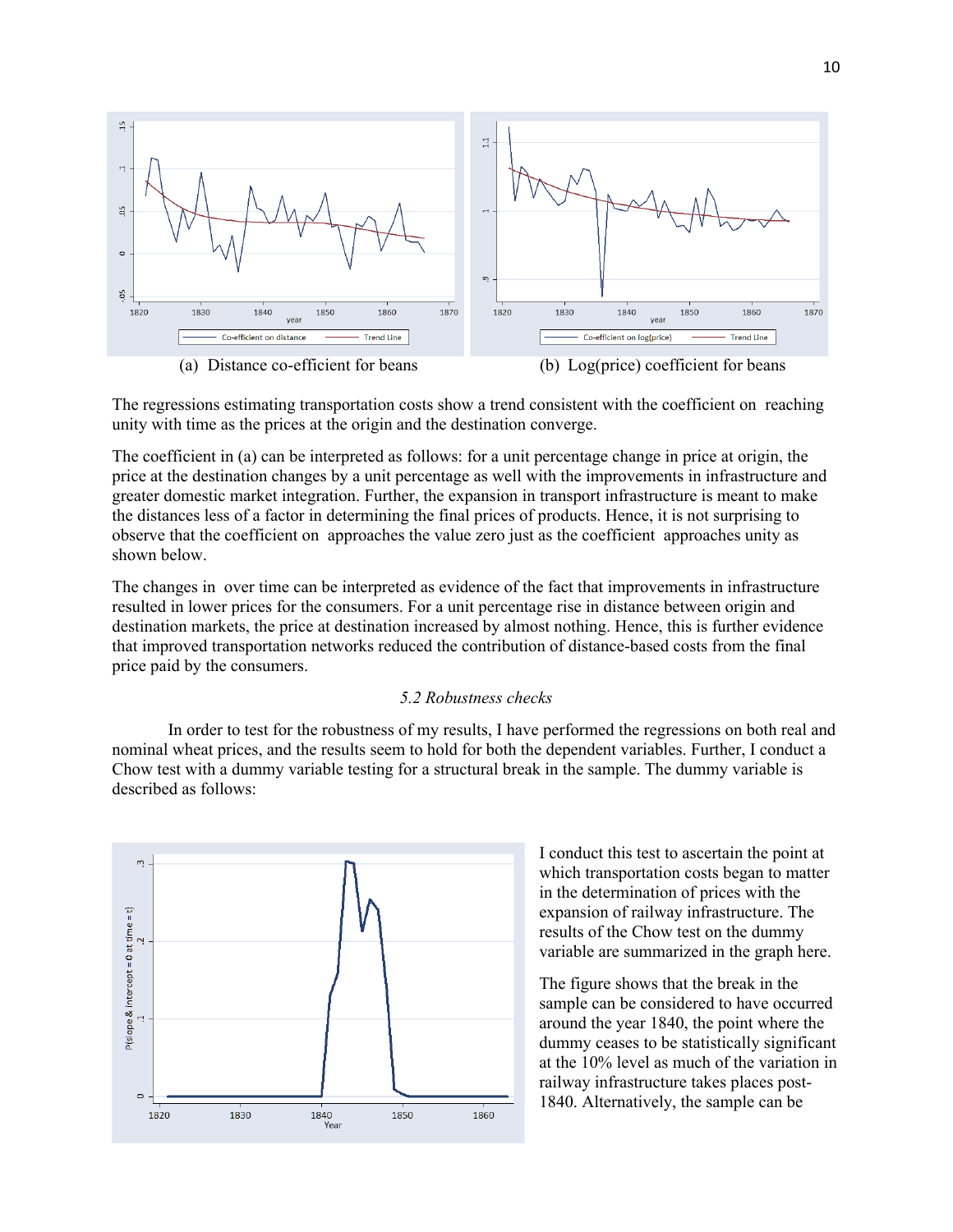considered to have structurally changed around the year 1850 when the dummy variable becomes statistically significant at the 10% level again. This is the point when all the variation in railway infrastructure more or less comes to an end, and hence the sample exhibits a clear break before and after 1850.

## **6. Conclusion and further work**

The paper has shown that removal of protectionist barriers was successful in lowering the cost of consumption for major staple goods in England. However, not all sections of the English public were able to benefit from the liberalization. Indeed, certain sections of the population actually ended up being worse-off compared to the pre-liberalization state. I show that improvements in transportation networks, most importantly railways, is an important predictor of such deviation in national prices.

Methodologically, price deviation from national and international markets has been used to study the distributional implications of the repeal. I also show that the transportation costs declined in England due to a proliferation of railroads and waterways in the decade following initial tariff reduction. The private entrepreneurs detected an opportunity to profit from potentially increased flows of good flowing into England, and thus made investments that reduced transportation costs further in the country. This also had an impact on grain prices as they experienced a further reduction due to lower international and intra-national transportation costs.

The main contribution of this paper lies in the combined use of very different data sources in order to further understand the Corn Law repeal of 1846. Although it was a well-known fact that the liberalization worked by allowing imports and consequently reducing the price of major staple goods, my paper shows that the distributional impacts can be potentially attributed to markets access. Several extensions are also possible to the paper's findings which are detailed below.

Firstly, the distance based measures included in my analysis are only based on what is called the 'crow-fly' distance, i.e. the straight line distances from the markets to the production areas. This does not take into account the terrain and any other features of the counties that might make access difficult e.g. non-availability of mean, road and canal infrastructure. Secondly, the region and market-specific factors can be studied further. What else, apart from infrastructure, could have led to a higher decline in prices compared to other markets? Enriching the data with further sources might help in disentangling the causal relationship further. Econometrically, this the data used for this study has a panel spanning many time periods (large *t*) and a large number of units studied (large *n*). Further analysis should take into account issues such as stationarity of the data, meaning that the mean, variance and autocorrelation structure of the data do not change over time. Lastly, taking advantage of the large span of this dataset, tariff pass-through from producer to consumer areas can be studied to understand the price transmission mechanisms better.

#### **References**

- Arora, Swarnjit. "Error Components Regression Models and Their Applications." *In Annals of Economic and Social Measurement, Volume 2, number 4,* pp. 451-461. NBER, 1973.
- Baldwin, Richard E., and Philippe Martin. Two waves of globalisation: superficial similarities, fundamental differences. No. w6904. *National Bureau of Economic Research*, 1999.
- Bils, Mark. "Tariff protection and production in the early US cotton textile industry." *The Journal of Economic History* 44, no. 04 (1984): 1033-1045.
- Bliss, Christopher. "A Specific‐Factors Model with Historical Application." *Review of International Economics* 11, no. 2 (2003): 268-278.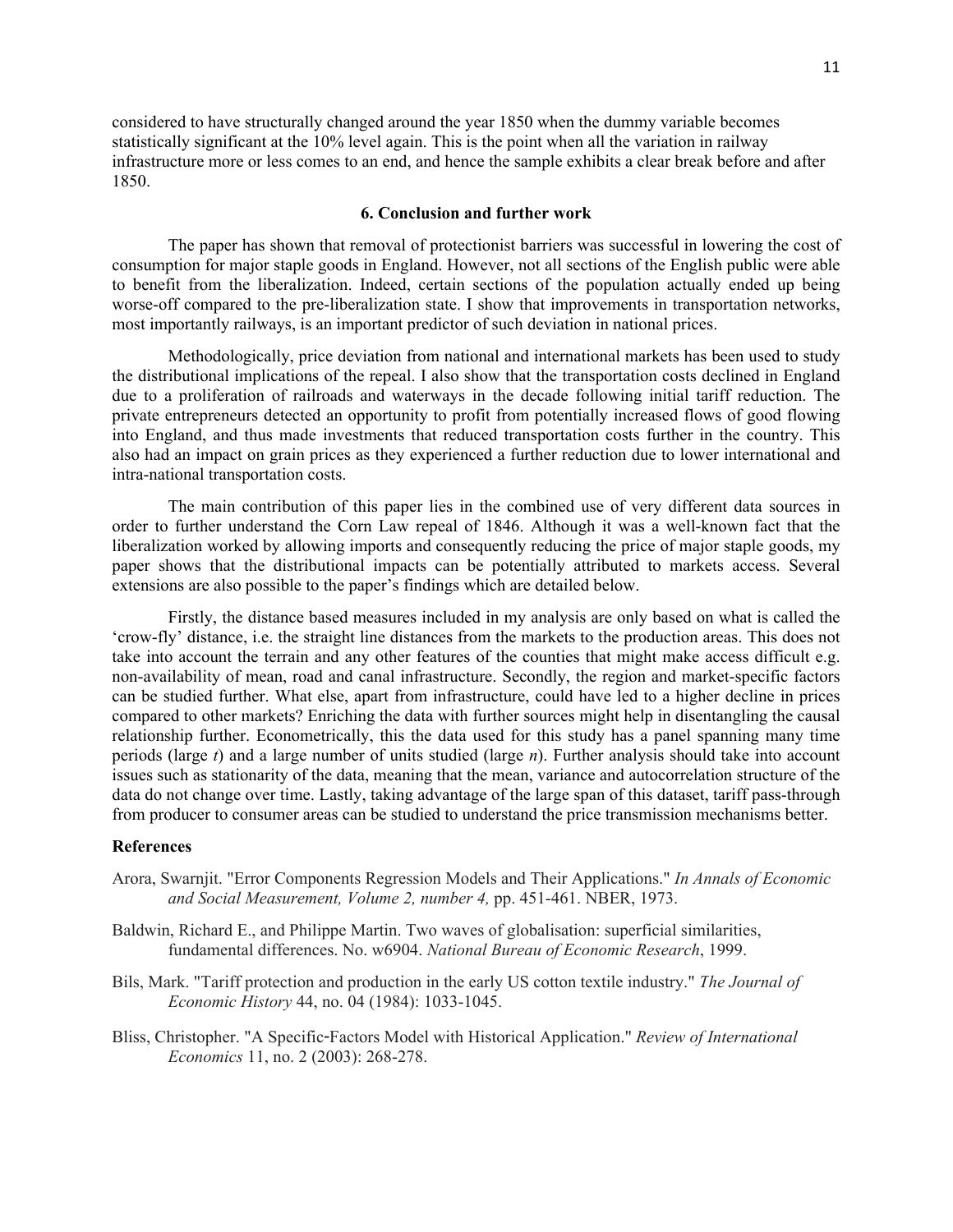- Brunt, Liam, and Edmund Cannon. "The truth, the whole truth, and nothing but the truth: the English Corn Returns as a data source in economic history, 1770–1914." *European Review of Economic History* (2013).
- Chilosi, David, Tommy E. Murphy, Roman Studer, and A. Coşkun Tunçer. "Europe's many integrations: Geography and grain markets, 1620–1913."*Explorations in Economic History* 50, no. 1 (2013): 46-68.
- Cottrell, Philip L. 1980. *Industrial finance, 1830-1914: the finance and organization of English manufacturing industry*. London: Methuen.
- Davis, Donald R., and James Harrigan. "Good jobs, bad jobs, and trade liberalization." *National Bureau for Economic Research* (2007).
- D'Maris, Coffman, and Louise Pryor. *Corn Returns Online* (www.cornreturnsonline.org), London: UK. 2014.
- Donaldson, Dave. "Railroads of the Raj: Estimating the impact of transportation infrastructure." No. w16487. *National Bureau of Economic Research*, 2010.
- Fairlie, Susan. "The Corn Laws and British Wheat Production, 1829‐76." *The Economic History Review* 22, no. 1 (1969): 88-110.
- Federico, G., and K.G. Persson 2010. "Market Integration and Convergence in the World Wheat Market, 1800-2000." *University of Copenhagen Economic Papers* 06-10.
- James, Scott C., and David A. Lake. "The second face of hegemony: Britain's repeal of the Corn Laws and the American Walker Tariff of 1846." *International Organization* 43, no. 01 (1989): 1-29.
- Kemp, Betty. "Reflections on the Repeal of the Corn Laws." *Victorian Studies* 5, no. 3 (1962): 189-204.
- Kinsey, Jean D. "Agricultural Trade Liberalization--Impacts On Consumers." Increasing Understanding of Public Problems and Policies (1998).
- Lindert, Peter H., and Jeffrey G. Williamson. "Does globalization make the world more unequal?." *Globalization in historical perspective*, pp. 227-276. University of Chicago Press, 2003.
- Mitchell, B. R. 1988. *British Historical Statistics*. Cambridge: Cambridge University Press.
- O'Rourke, Kevin H., and Jeffrey G. Williamson. "When did globalization begin?." *European Review of Economic History* 6, no. 1 (2002): 23-50.
- Schonhardt-Bailey, Cheryl. "Specific factors, capital markets, portfolio diversification, and free trade: domestic determinants of the repeal of the corn laws." *World Politics* 43, no. 04 (1991): 545-569.

---. 1997. *The rise of free trade*. New York: Routledge.

---. 2006. *From the corn laws to free trade interests, ideas, and institutions in historical perspective*. Cambridge, Mass: MIT Press. http://site.ebrary.com/id/10173617.

Simmons, Beth A., and Zachary Elkins. 2004. "The Globalization of Liberalization: Policy Diffusion in the International Political Economy". *The American Political Science Review* 98 (1). American Political Science Association: 171–89.